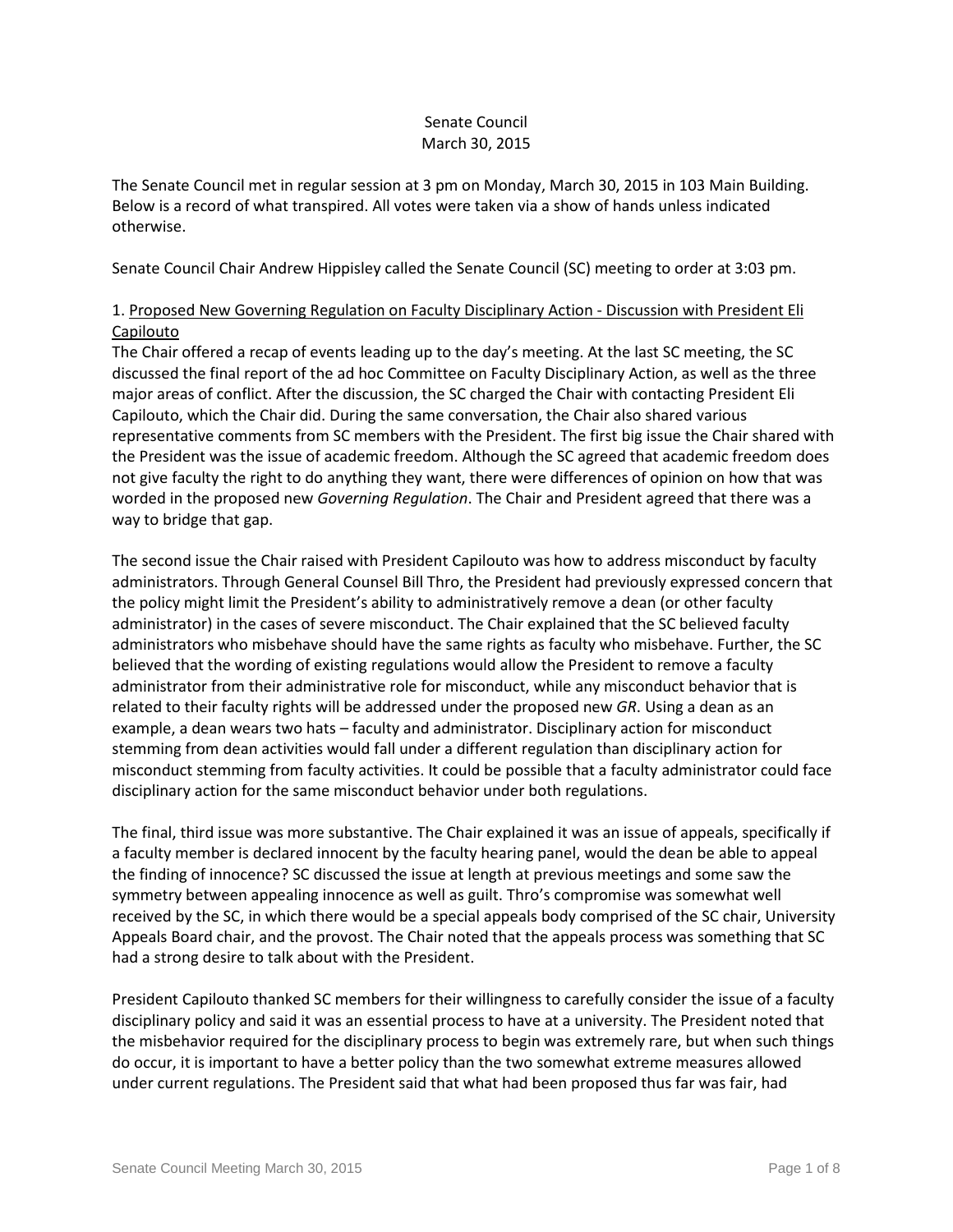symmetry, and included a range of disciplinary actions to fit various offenses. He commented that he felt good about where the initiative currently stands.

The Chair opened up the floor for questions and discussion. McCormick expressed concern that the possibility of appealing innocence would place a significant burden on a faculty member with regards to their need to retain an attorney if the dean appeals their innocence. The President responded by saying that in his experience, the faculty who required outside legal counsel were those faculty whose misdeeds rose to the level of being read about in the newspaper. He said the majority of situations would involve lesser offenses and that it was fair for both sides to be able to make an appeal.

Mazur also expressed concern about the ability of a dean to appeal a decision – she said it appeared to be double jeopardy if a faculty member can be tried and retried over and over again. Mazur said this appeals process seemed to contradict the President's language in his original memo to the SC in which he requested a timely process. The President said that the original proposal included a timeline that could go up to a few hundred days; he thought the timeline allotted for appeals would be a reasonable period in which to find a resolution.

Porter opined that a dean would always appeal a finding that contradicted their belief. He asked for an example of any situation in which a dean would not "automatically" appeal. President Capilouto said he preferred not to think about the matter in terms of winners and losers, but from a perspective of respecting a deliberative process and the information that comes with the process. He said that the rationale for a decision will carry weight with reasonable people, although there could be some gray areas. He said that at another institution, he was involved with some scientific misconduct inquiries on technical matters and that it was not easy for every party to have the same perspective. He said that a panel could be split in terms of its recommendations and that could be reasonable grounds to appeal. The President opined that reasonable people will not go against resounding, compelling series of facts that dispute a claim.

Wilson asked about an appeals process and if the President was willing to consider having language that would require justification for an appeal on certain grounds. Wilson acknowledged there could be an evidentiary mistake, a one-in-a-million mistake, which would benefit from an appeals process. The President said he was willing to consider that, but wondered who the appeal would go to. Wilson replied that Thro had written language that would accommodate an appeals process with a separate appeals panel. Grossman opined that the language about justifying an appeal was implicit in the proposed new *GR*. President Capilouto agreed – he said it almost went without saying that the grounds for an appeal would have to accompany any request for an appeal. Christ said it was not clear regarding the grounds on which an appeal could be made – could an appeal be based on new evidence, or evidence wrongly considered, or on a procedural basis, or on any grounds?

Guest Connie Wood, who was a member of the [now dissolved] ad hoc Committee on Faculty Disciplinary Action, said that while she did not intend to speak for the Committee, she could summarize the Committee's concerns. She said the overall concern was that allowing a dean to appeal would nullify the decision of the hearing panel. Further, the proposed new *GR* does not seem to contain language that would specify whether the appeals panel would have appellate jurisdiction (only able to review past proceedings) or if it would have original jurisdiction (able to deliberate on new evidence). Wood said it would be fairer to only allow appeals if the panel went beyond its discretionary powers or if it completely misinterpreted something. In other words, appellate jurisdiction was more palatable for the Committee. Wood also expressed concern that the language of the proposed *GR* did not provide access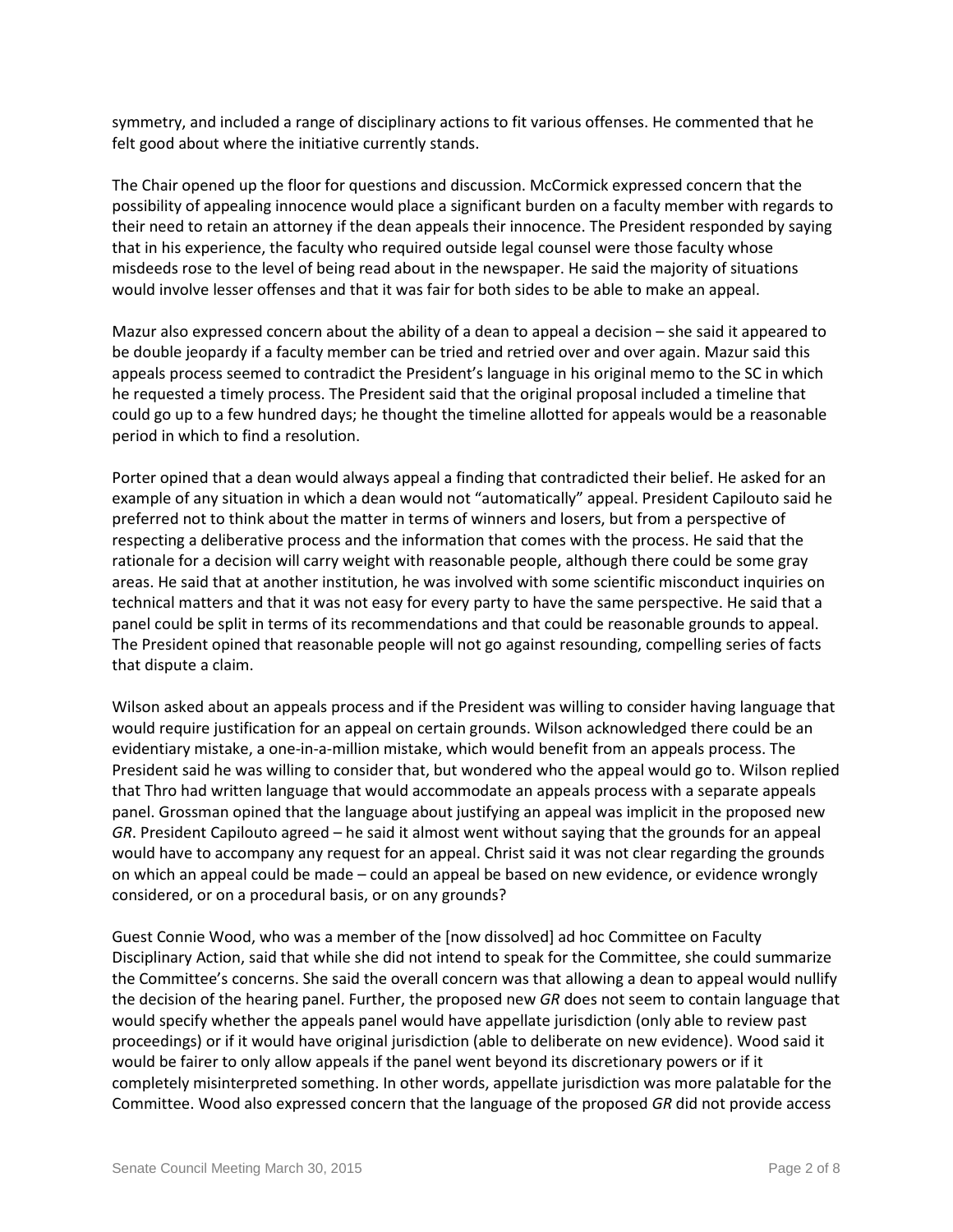to material presented to the appeal body for the accused faculty member and also did not clearly state if new evidence could be produced at the appeals stage. She noted there is a provision that only allows for a reopening of a case if General Counsel discovers substantial new evidence. President Capilouto said that he would ask Thro to work with SC further on that aspect.

The President commented that when misconduct is not stopped, it makes the entire University look bad. He said he believed everyone wanted a fair process and he did not want discussion to ever devolve into an "us versus them" mentality. He said he would be glad to ask Thro to work further on the language, as there was no intent to trap someone by withholding evidence and then creating a "gotcha" moment later on. He said language could be added to make that clearer.

Mazur expressed concern that an appeals process could almost render the entire process to be advisory in nature, similar to promotion and tenure decisions; faculty bodies make advisory recommendations but those are frequently overturned by the dean. Mazur said that making the language explicit would go a long way towards helping faculty better understand the process.

Bailey said that during his career at UK, he had participated in some committees that were advisory to the dean; faculty on those committees tended to recognize when a dean had already made a decision but was going through the motions of asking for faculty input. Bailey said it was discouraging for faculty members to feel that way and worried about it occurring when a dean appealed the decision of a faculty body. He said the members of the faculty hearing panel will always know that the dean can appeal any finding, no matter what. He said that integrity would be added to the process if there is an explicit rationale required for making an appeal.

Porter said he could agree to allow a dean's appeal, but that it would need to be based on something specific. He asked if there had been any decision whether appeals would be based on merit or on procedures. The President said that it was his preference that an appeal not be limited to something as simple as a procedure. If a faculty member has extenuating circumstances that they thought were not entirely understood, then that faculty member should have the right to make those points. In response to a follow-up question from Porter, the President clarified that appeals should be able to be made based on both merit and procedure.

Blonder objected to the example of a faculty member appealing a finding of guilt, saying that the SC's concerns were more about a dean appeal a verdict of innocence. She said that having language that allows a dean to appeal innocence and cause the whole process to start over again would not be perceived as a serious attempt to engage faculty in the process. The President commented that it was unlikely the process would start from scratch, as there would be a body of evidence and information that was gathered which would need to be reviewed.

Grossman commented that it appeared that everyone agreed that an appeals panel would not be adjudicated de novo, but rather that the decision of the panel should be given heavy weight. Wood added that the appeals process should only have appellate jurisdiction and be able to review the process to see if the panel went outside its scope. There is already a mechanism to allow the consideration of new evidence. The President said he understood her concern.

Wilson said that another concern was the preference for clear English as opposed to legal discourse in the document. He said the proposed new *GR* will be easier to explain to faculty if it is worded simply. It would be best to have clearer language and less legal terminology.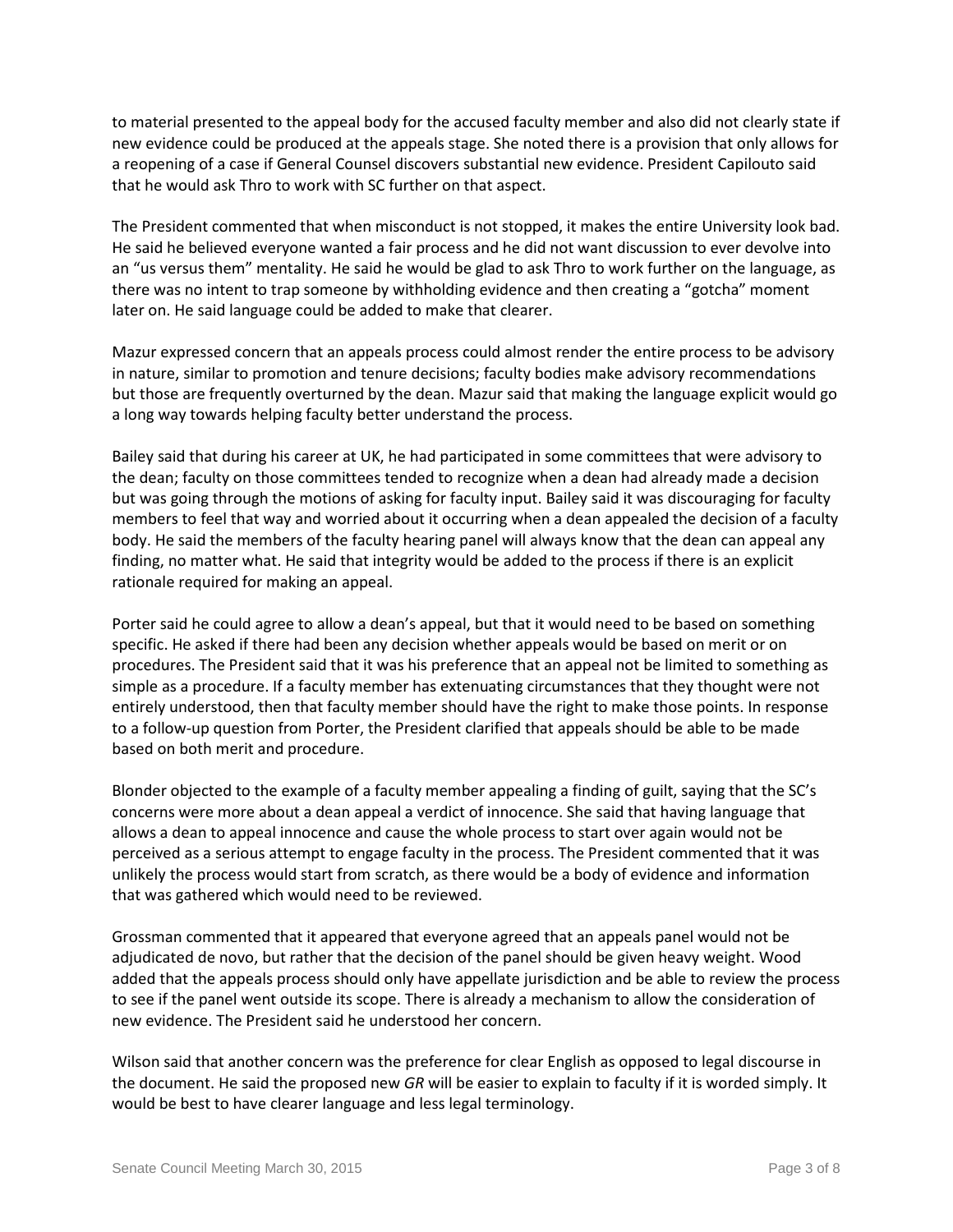Blonder raised the issue of clearer language in the section on standards that govern faculty behavior. Grossman explained that the Chair had asked him to work on that language. As a result, Grossman talked with Thro the previous week and he was amenable to the language that Grossman drafted. The Chair said that he would hand out the amendments soon. Blonder said that she wanted the President's opinion on the language and the President said he would need time to compare both passages, although he said he could not imagine objections to clarity. He said he would like to review the versions to perhaps see other points of view. Mazur spoke in favor of simpler language. President Capilouto asked if she also preferred less wording and Mazur concurred.

Wood said she wanted to bring up another topic, specifically how the proposed new *GR* would work with existing regulations and policies, specifically the things mandated by The Joint Commission, which accredits UK's hospital. She said that the Committee kept adding language to say that a faculty member's clinical activities were covered under a separate policy, while Thro kept taking it out. She said the intent was to be sure that faculty rights, other than clinical responsibilities, were governed by the proposed new *GR*. After a few additional explanatory comments, the President said he would discuss the issue with Thro. President Capilouto commented that in some cases, it would be hard for a clinician to be able to teach if they did not have clinical privileges. He said he would find out exactly what Thro's concerns were.

As comments tapered off, the President said that SC members were welcome to ask him about anything on their minds. Blonder asked about the soon-to-be-vacant position of vice president for institutional diversity. President Capilouto said he planned to spend a lot of time talking with many people, which would help him make a decision. He said he was aware of the rumor that the office of institutional diversity would be dissolved, although he was not sure where that rumor came from and had no plans to do away with the office.

The Chair again thanked the President for attending (echoed by many SC members) and the President departed.

The Chair said that the next steps involved reviewing amendments. He asked Wilson to work on language about dean appeals, Grossman to work on clearer language about academic freedom, and Christ to work on language to unequivocally state that deans should be treated like faculty. McCormick stated that she was confused about the need to amend the Committee's final report because there had been no SC action to direct the amendments. Christ said that the report was accepted, but the SC could make edits and have that as a final version of the proposed new *GR*. The Chair explained that the amendments were highlighted in three different colors – there was an additional area with Christ's color [green] that had no changes, but might need revision if another, corollary section were to be changed.

The Chair said the efficient, but perhaps not sensible thing to do would be to start voting on the amendments immediately. Porter suggested that the SC work its way through the agenda to take care of business for which invited guests attended, after which the SC could again take up the faculty disciplinary action item. There were no objections to Porter's suggestion.

## 2. Minutes from March 23, 2015 and Announcements

The Chair said that there were a few requested edits to the minutes that he had emailed out previously. There were no further requests for edits. There being **no objection**, the minutes from March 23, 2015 were **approved** as amended by **unanimous consent**.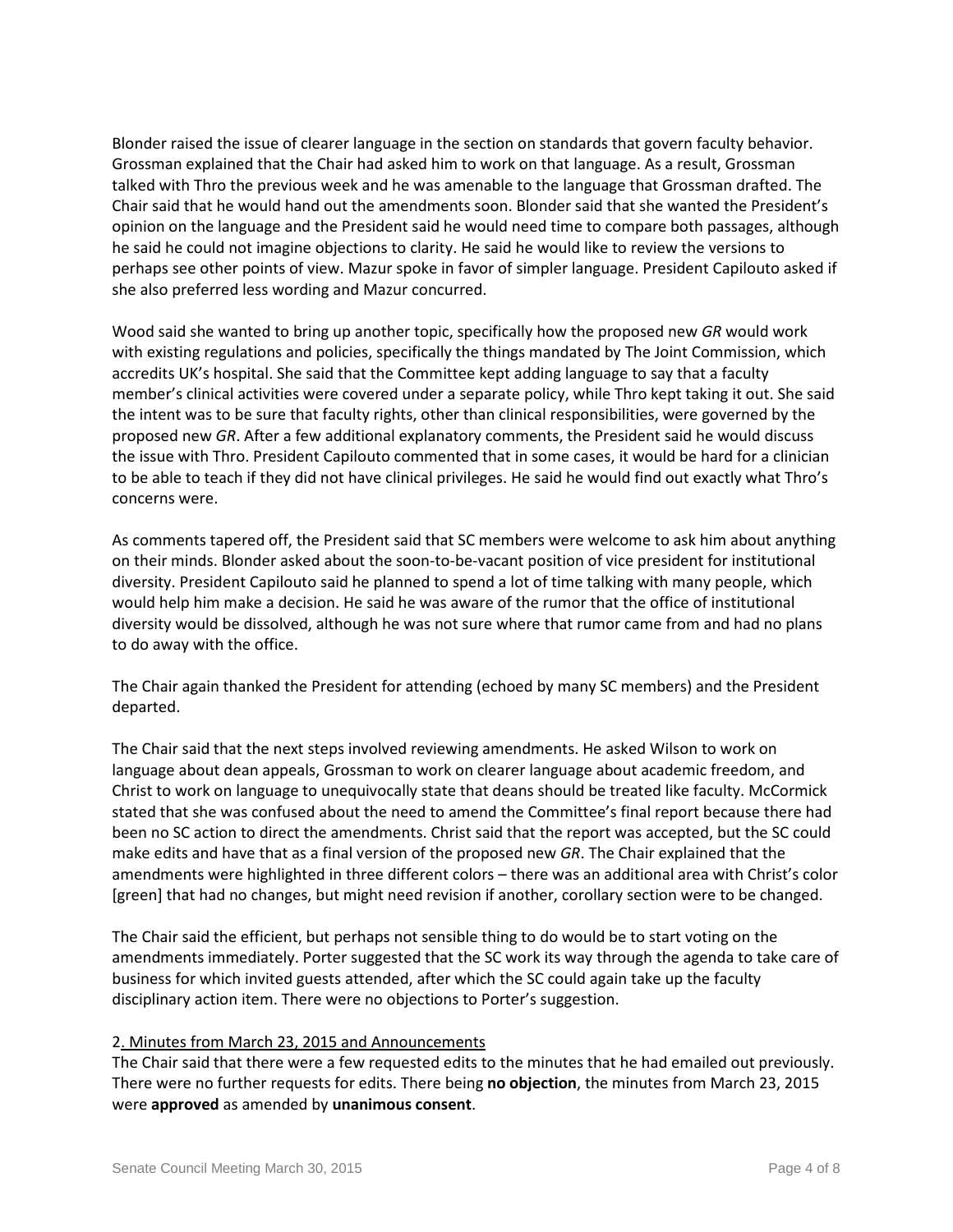The Chair had a few announcements.

- The Chair discussed the issue of administrative bloat with President Capilouto at their recent meeting. The Chair related that the President was still working on it.
- During that same meeting, the Chair talked with the President about the questions on the faculty survey of the President's performance for 2014-15, which were identical to the questions for the survey in 2013-14. The President declined to add any questions, as well as declined to edit any questions.
- The Undergraduate Education unit appears to not have been formally documented as an educational unit per UK's *Governing Regulations* (*GR*), even though there was a common assumption that the unit is headed by a dean. The Chair suggested that during the retreat, the SC could make a motion to request an amendment to the GRs to formally include Undergraduate Education as an educational unit.
- The new strategic plan will be finalized around June, but the SC retreat might include a discussion on the role of the SC and the University Senate (Senate) in its implementation.

## 3. Old Business

### a. 2014-15 Faculty Evaluation of President Capilouto

Guest Connie Wood, who ran the survey evaluation in 2013-14, said that she had updated the survey merely by updating the year range, to 2014-15. There was brief discussion about the questions and the timeline. Wood noted that the survey would be sent out well before nine-month faculty leave campus. She added that she did not add any demographic questions out of concern that it would severely decrease faculty response rates. She said she was able to break respondents down by college, gender, race, etc. She said she had no way to cross-tab the responses with the demographic details, but she could report on what percentages of each college's faculty responded, of clinical versus non-clinical respondents, etc. Wood said she planned to give faculty three weeks in which to respond and hoped to send the survey out to faculty prior to the end of the week.

Christ **moved** to approve the questions and the methodology and Brown **seconded**. A **vote** was taken and the motion **passed** with none opposed.

#### 4. Committee Reports

#### a. Senate's Academic Planning and Priorities Committee (SAPPC) - Wally Ferrier, Chair

#### i. Standardized Meeting Times

Guest Walter Ferrier, chair of the Senate's Academic Planning and Priorities Committee (SAPPC), presented the SAPPC's report on standardized meeting times. Ferrier noted that currently, about 30% of classes are offered at nonstandard times. He added that the final report was endorsed by the SAPPC, but the specific wording that would need to be added to the *Senate Rules* (*SR*) still needed to be created. He said that after having created the report, the SAPPC agreed with the Registrar's office that the start time for 75-minute blocks on time on Mondays and Wednesdays should be at 3 pm, not the 2 pm time listed in the report.

There was lengthy discussion among SC members – while there were very few objections, there were questions about the issues noted below.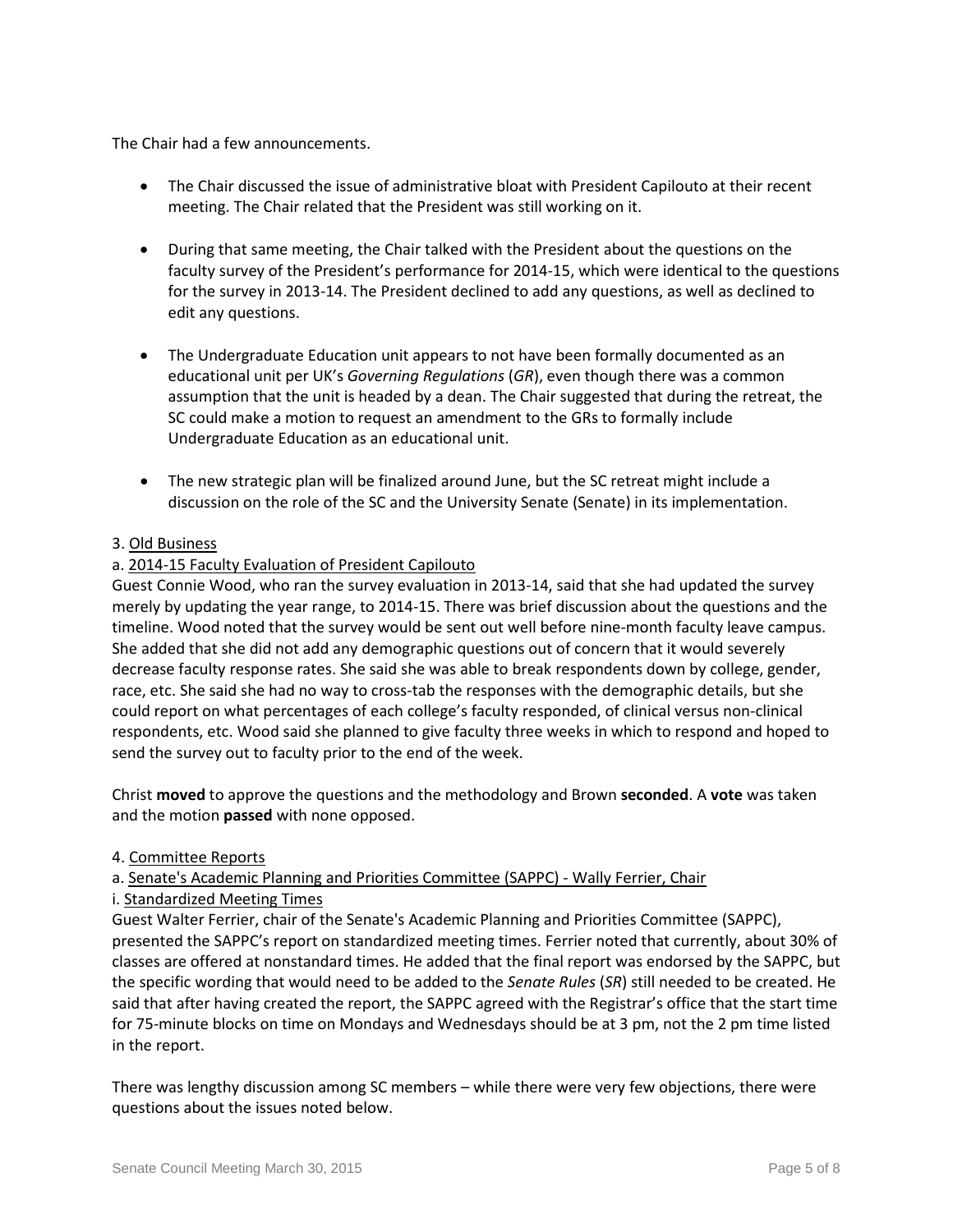- Implementation.
- Exceptions based on: pedagogical aspects; based on departmental control of the room; based on course type (seminars, laboratory classes, clinical courses, etc.)
- Department-controlled classroom space.
- Effect on four- and five-credit-hour classes.
- Impact on distance learning courses.
- Relevance for evening classes. (Ferrier agreed that the report's intent was that the mandate for standardized meetings patterns would taper off into the evening hours, but that it was not explicitly stated in the report.)
- Determination of a "pecking order" prioritization schedule for courses that may compete for the same classroom space. (Ferrier acknowledged that this aspect was not included in the report.)
- If the SAPPC should have considered (it did not) whether electives or core requirements should have priority scheduling.

The Chair commented that the issue was clearly within the Senate's realm. Any time a student has trouble accessing a needed class, it becomes an educational issue. He said the report could next go to the Senate for a vote, after which the policy would need to be codified in the *SR.* Ferrier noted that it was very possible that just making faculty aware of the current classroom scheduling inefficiencies would improve the situation. Associate Provost for Undergraduate Education Ben Withers (guest) said that if approved, the change would be a positive one for the University. In response to a comment from Porter, Ferrier said that 33% of course sections were at nonstandard times, which affected approximately half of all students.

Grossman **moved** that the SC accept the report from the SAPPC and ask for a presentation of the same to the Senate, after which the proposal can be sent to an appropriate Senate committee for codification. Christ **seconded**. After additional brief comments, a **vote** was taken and the motion **passed** with none opposed. Grossman asked that the report add information about exempting laboratory courses and Ferrier agreed.

## ii. Solicitation of Ideas for New Academic Programs

Ferrier explained that at a previous Senate meeting he had commented about the SAPPC offering a survey for faculty to fill out about perceived holes in UK's degree and program offerings. Ferrier said that after conversation with administrators, it was agreed that sending an email solicitation for input would be more effective than creating a full-blown survey. So, upon receipt of the email from the SAPPC, if a faculty member replies with an idea for a new program, the SAPPC will not develop the program, but will facilitate a matching up of faculty across campus who may individually be interested in the same new type of program. He said that if the email seemed reasonable to SC members, he would like to send it out as soon as possible, commenting that Ms. Brothers had already set up a listerv to facilitate emailing all faculty.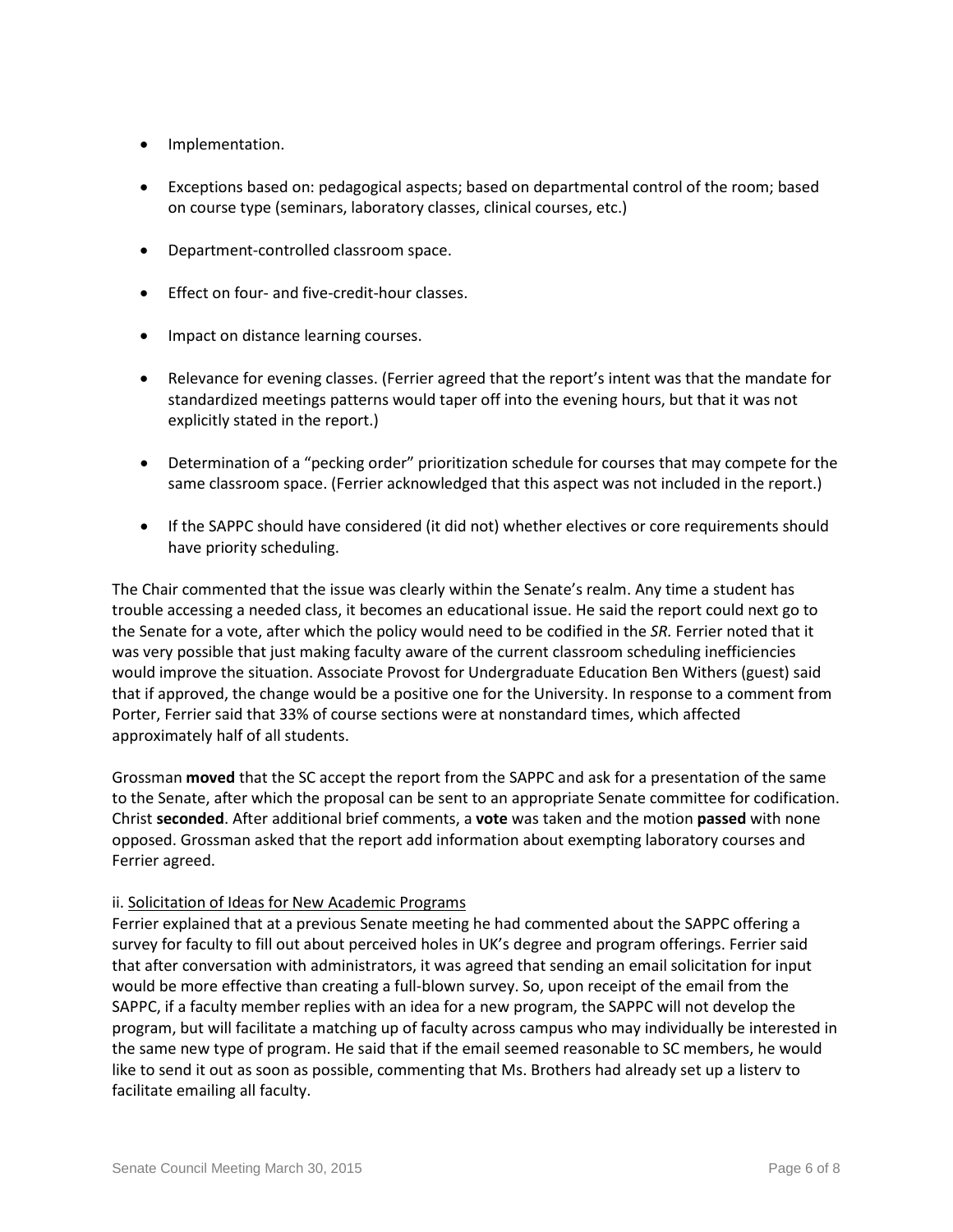Ferrier said that at his [Ferrier's] request, Director of Institutional Assessment Roger Sugarman, and members of Sugarman's staff, put together a "heat map" that showed academic degree programs that UK has in common with its peers. The primary limitation of the map is that it was created based on exact program names, so there are some mismatches due to very similar degree programs at UK and elsewhere being named differently.

McCormick and Mazur expressed concern about what Ferrier and the SAPPC will do with the information they gather and the purpose. The Chair recalled that the issue went back to the SC's June 2014 retreat in which there was discussion about the Senate constantly being in reactive mode; soliciting ideas was a way of being more proactive. Guest Withers added that connections go across colleges and this type of solicitation of ideas could help match up faculty with similar interests. Ferrier added that the semi-anonymous email replies could give junior faculty some comfort in suggesting ideas. Withers used a possible degree in graphic design as a good example – such a degree should include faculty and course work from the Colleges of Fine Arts and Design, and could also include the Colleges of Arts and Sciences and Engineering. He said that if UK continues to rely on the current methodology for creating new degree programs, UK will miss out on proposing the programs that students really want. While such discussions would not mandate creation of new proposals, it would help facilitate conversations about holes in UK's degree offerings. McCormick asked that Ferrier include wording in the email solicitation that discusses how the suggestions will be used. Mazur agreed, saying Ferrier should elaborate on the motivation for the SAPPC's email solicitation, as well as the anticipated benefits.

Brown opined that the SC did not need to see the revised memo again prior to it being emailed. He **moved** that the SC endorse the email solicitation of new program ideas and McCormick **seconded**. A **vote** was taken and the motion **passed** with none opposed.

## 5. Late Addition to the Degree List (as per *Senate Rules 5.4.1.1.D.1-2*)

The Chair said that he had received a petition to add a student (Graduate School, Student CL-67) to the December 2014 degree list and asked Graduate School Assistant Dean Cleo Price to explain his request. Guest Price did so and explained that the root of the problem was the ability in SAP to select a previous year as a graduation date. Although the student correctly requested her application be changed, those responsible for making the change input the wrong year.

Mazur **moved** to add student CL-67 from the Graduate School to the December 2014 degree list, due to an administrative error. Brown **seconded**. A **vote** was taken and the motion **passed** with none opposed.

The Chair said he would not accept any motion to adjourn because the SC had yet to decide on what to do about the amendments proposed by SC members. He suggested the SC could meet during the same time frame on Wednesday, or on Friday, or could take another route. He noted that the SC will have to have something ready for the University Senate to review during its April 13 meeting. There was extensive discussion among SC members regarding next steps. It was ultimately decided that the SC will begin meeting one hour earlier on Monday, April 6 (at 2 pm) to allow for sufficient time to review amendments to the proposed new *GR*. Brown suggested SC members submit amendments well in advance of the meeting. The Chair asked SC members to send in their amendments by Wednesday, to give sufficient time to circulate all amendments.